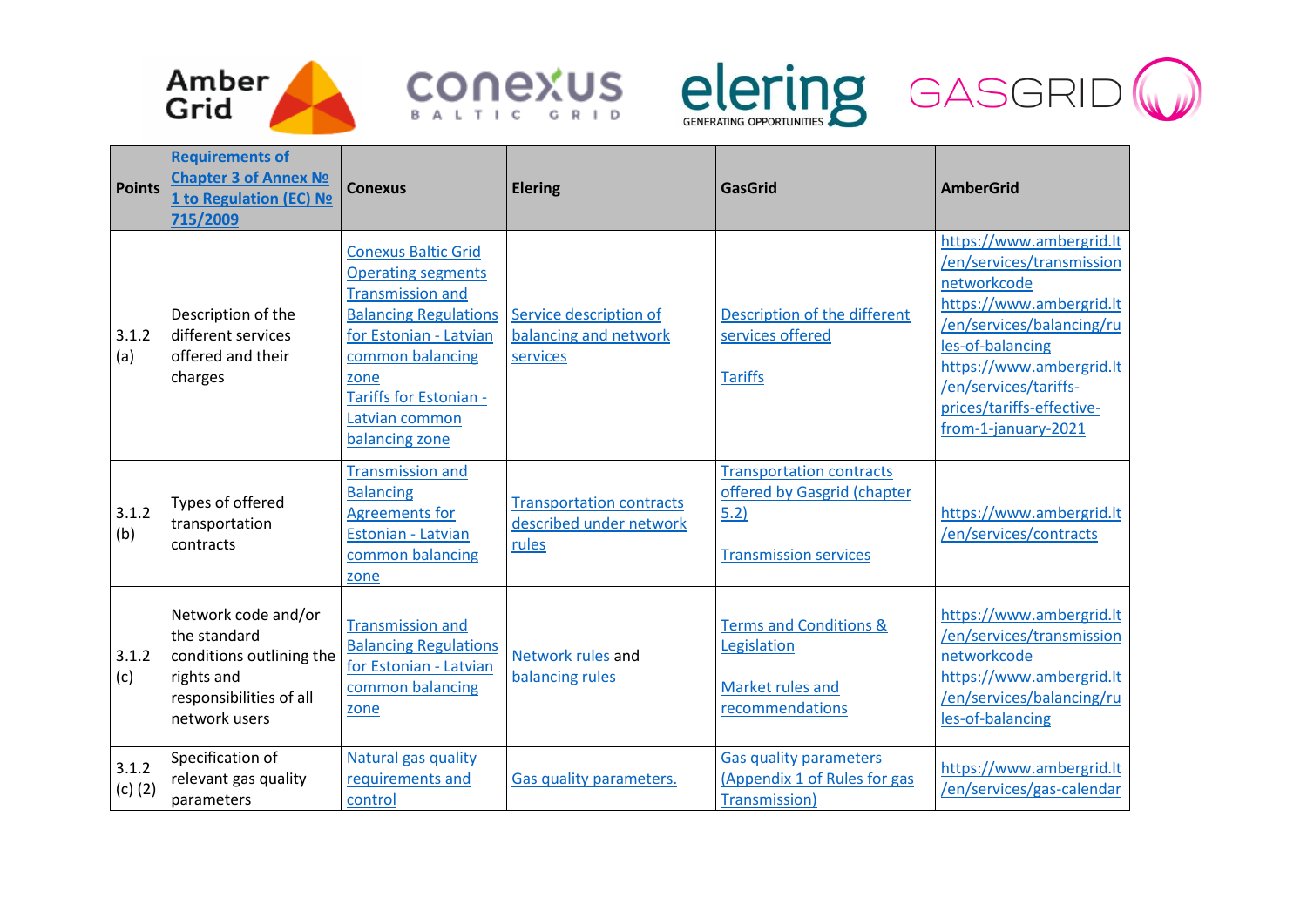







| 3.1.2<br>$(c)$ (3) | Information on<br>pressure requirements                                                                                 | Minimum and<br>maximum technically<br>feasible pressure of<br>gas transmission<br>pipelines                                        | <b>Grid connection rules</b>                                                                     | Finnish gas transmission<br>network                       | https://www.ambergrid.lt<br>/en/transmission-<br>system/gas-transmission-<br>system-in-Lithuania |
|--------------------|-------------------------------------------------------------------------------------------------------------------------|------------------------------------------------------------------------------------------------------------------------------------|--------------------------------------------------------------------------------------------------|-----------------------------------------------------------|--------------------------------------------------------------------------------------------------|
| 3.1.2<br>$(c)$ (4) | Procedure in the event<br>of an interruption of<br>interruptible capacity                                               | Defined in point<br>$(4.7.6)$ of<br><b>Transmission</b><br><b>Regulation - Special</b><br>conditions for<br>interruptible capacity | Defined in point 4.7.6 of<br>network rules                                                       | Chapter 7.5.2 of Rules for gas<br>Transmission            | https://www.ambergrid.lt<br>/en/services/transmission<br>networkcode                             |
| 3.1.2<br>(d)       | Harmonized<br>procedures applied<br>when using the<br>transmission system,<br>including the definition<br>of key terms  | <b>Transmission</b><br>Regulation                                                                                                  | Transmission rules.                                                                              | <b>Rules for gas Transmission</b>                         | https://www.ambergrid.lt<br>/en/services/transmission<br>networkcode                             |
| 3.1.2<br>(e)       | Provisions on capacity<br>allocation, congestion<br>management and anti-<br>hoarding and<br>reutilisation<br>procedures | Defined in point (4) of<br><b>Transmission</b><br><b>Regulation - Capacity</b><br>allocation                                       | Defined in point (4) of<br><b>Transmission Regulation -</b><br><b>Capacity allocation</b>        | <b>Rules for gas Transmission</b><br>(chapters 5.4.-5.6.) | https://www.ambergrid.lt<br>/en/services/transmission<br>networkcode                             |
| 3.1.2<br>(f)       | Rules applicable for<br>capacity trade on the<br>secondary market                                                       | Defined in point (6) of<br><b>Transmission</b><br><b>Regulation -</b><br>Secondary capacity<br>trading                             | Defined in point (6) of<br><b>Transmission Regulation -</b><br><b>Secondary capacity trading</b> | <b>Rules for gas Transmission</b><br>(chapter 6)          | https://www.ambergrid.lt<br>/en/services/transmission<br>networkcode                             |
| 3.1.2<br>(g)       | Rules on balancing and<br>methodology for the                                                                           | Defined in point (8) of<br><b>Transmission</b><br><b>Regulation -</b>                                                              | Defined in point (8) of<br><b>Transmission Regulation -</b>                                      | <b>Rules for gas Transmission</b><br>(chapter 9)          | https://www.ambergrid.lt<br>/en/services/balancing/ru<br>les-of-balancing                        |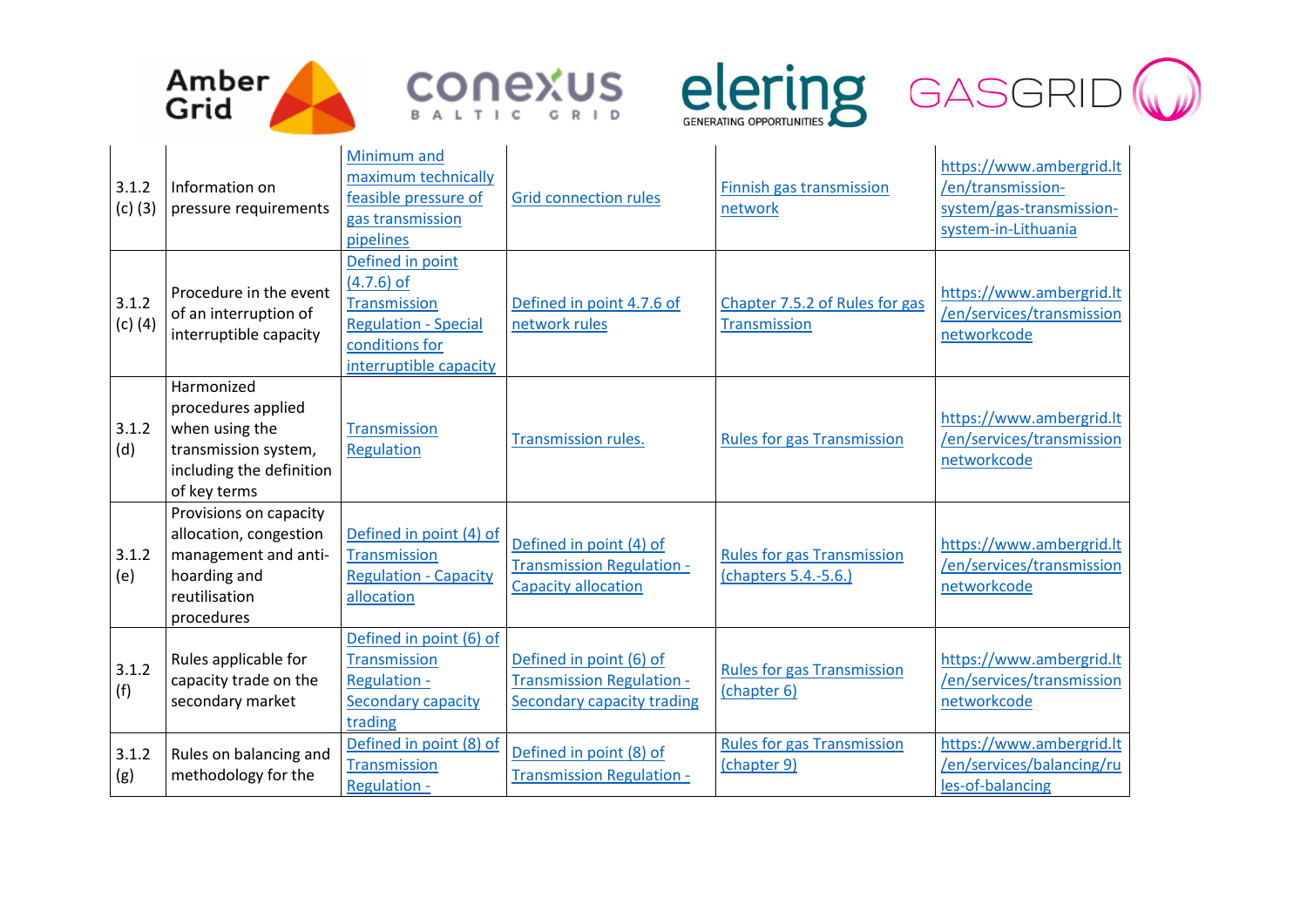







|              | calculation of                                                                                                                                                                                                          | Settlement of                                                                                                                                             | Settlement of imbalance                                                                                                                              | Imbalance charges (chapter                                                                                                                              |                                                                                                                         |
|--------------|-------------------------------------------------------------------------------------------------------------------------------------------------------------------------------------------------------------------------|-----------------------------------------------------------------------------------------------------------------------------------------------------------|------------------------------------------------------------------------------------------------------------------------------------------------------|---------------------------------------------------------------------------------------------------------------------------------------------------------|-------------------------------------------------------------------------------------------------------------------------|
|              | imbalance charges                                                                                                                                                                                                       | imbalance and                                                                                                                                             | and neutrality charges                                                                                                                               | 17.4.                                                                                                                                                   |                                                                                                                         |
|              |                                                                                                                                                                                                                         | neutrality charges                                                                                                                                        |                                                                                                                                                      |                                                                                                                                                         |                                                                                                                         |
| 3.1.2<br>(h) | Flexibility and<br>tolerance levels<br>included in<br>transportation and<br>other services without<br>separate charge, as<br>well as any flexibility<br>offered in addition to<br>this and the<br>corresponding charges | Currently not offered<br>by Conexus Baltic<br>Grid                                                                                                        | Currently not offered by<br>Elering                                                                                                                  | <b>Balticconnector tolerance for</b><br>avoiding underutilization fee<br>(chapter 4.4.)<br><b>Balticconnector tolerance and</b><br>underutilization fee | <b>NA</b>                                                                                                               |
| 3.1.2<br>(i) | Description of the gas<br>system of the<br>transmission system<br>operator and its<br>relevant points of<br>interconnection                                                                                             | <b>Conexus Baltic Grid</b><br><b>Operating segments</b><br><b>ENTSOG Transmission</b><br><b>Capacity Map</b><br><b>ENTSOG</b><br>Transparency<br>Platform | <b>Elering and Estonian gas</b><br>system description<br><b>ENTSOG Transmission</b><br><b>Capacity Map</b><br><b>ENTSOG Transparency</b><br>Platform | Finnish gas transmission<br>network                                                                                                                     | https://www.ambergrid.lt<br>/en/transmission-<br>system/gas-transmission-<br>system-in-Lithuania                        |
| 3.1.2<br>(j) | Rules applicable for<br>connection to the<br>system                                                                                                                                                                     | Connections to the<br>transmission grid                                                                                                                   | <b>Grid connection rules</b>                                                                                                                         | <b>Connection services</b><br><b>Terms and Conditions of</b><br><b>Connection Service to the</b><br><b>Transmission System</b>                          | https://www.ambergrid.lt<br>/en/services/procedure-<br>for-the-connection-to-<br>Lithuanias-gas-<br>transmission-system |
|              |                                                                                                                                                                                                                         | <b>Preventive Action</b>                                                                                                                                  | <b>Preventive Action Plan and</b>                                                                                                                    |                                                                                                                                                         |                                                                                                                         |
| 3.1.2<br>(k) | Information on<br>emergency<br>mechanisms                                                                                                                                                                               | <b>Plan and Emergency</b>                                                                                                                                 | <b>Emergency Action Plan</b>                                                                                                                         |                                                                                                                                                         | https://www.ambergrid.lt                                                                                                |
|              |                                                                                                                                                                                                                         | <b>Action Plan according</b>                                                                                                                              | according to Regulation (EU)                                                                                                                         | Chapter 15 of Rules for gas                                                                                                                             | /en/services/procedures-                                                                                                |
|              |                                                                                                                                                                                                                         | to Regulation (EU) No                                                                                                                                     | No 2017/1938,                                                                                                                                        | Transmission                                                                                                                                            | in-case-of-emergency-                                                                                                   |
|              |                                                                                                                                                                                                                         | 2017/1938,                                                                                                                                                | concerning measures to                                                                                                                               |                                                                                                                                                         | maintenance-services                                                                                                    |
|              |                                                                                                                                                                                                                         | concerning measures                                                                                                                                       | safeguard the security of                                                                                                                            |                                                                                                                                                         |                                                                                                                         |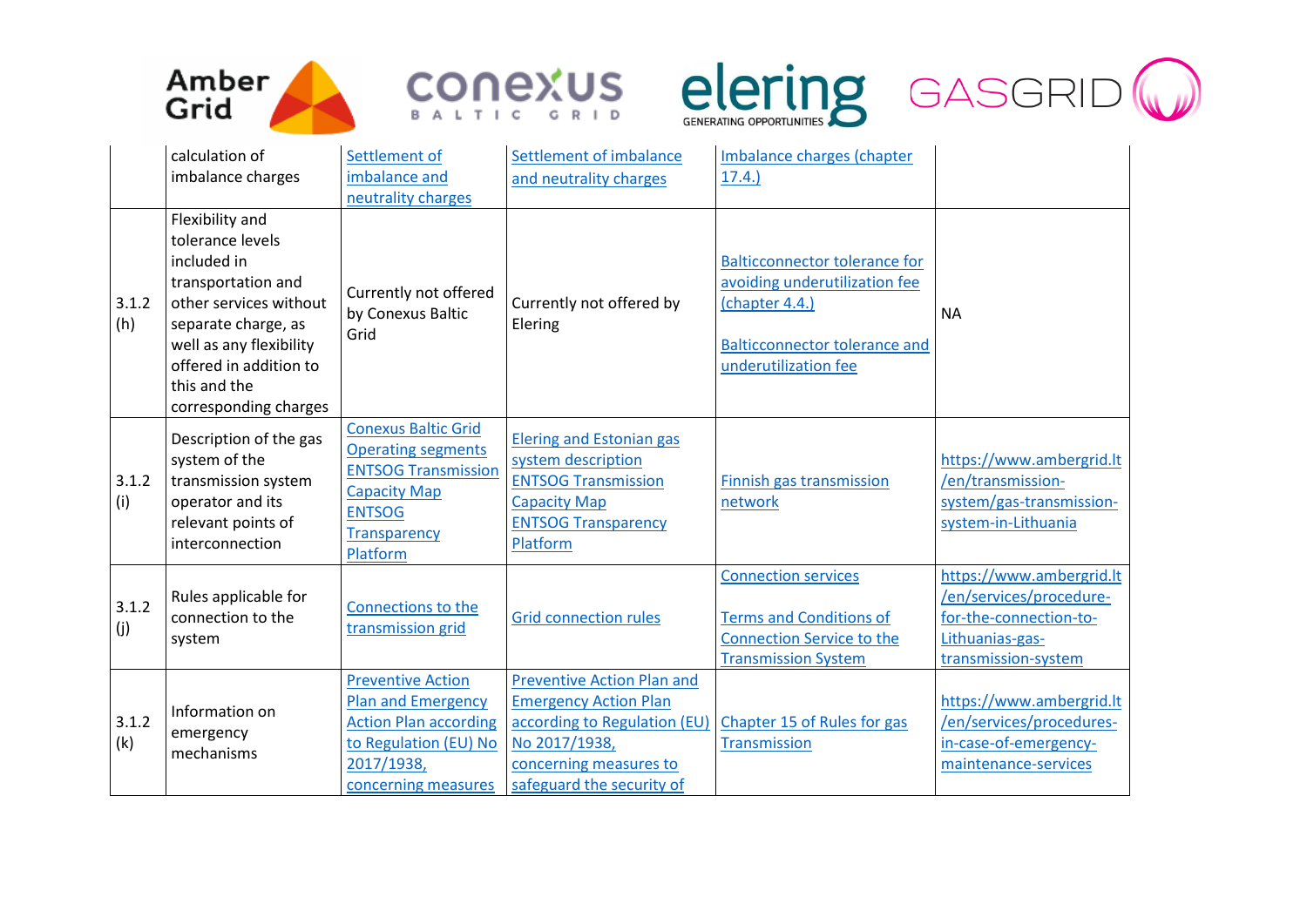







| 3.1.2<br>(1) | Procedures agreed<br>upon by transmission<br>system operators at<br>interconnection points,<br>of relevance for access<br>of network users to the<br>transmission systems<br>concerned, relating to<br>interoperability of the<br>network, agreed<br>procedures on<br>nomination and<br>matching procedures<br>and other agreed<br>procedures that set out<br>provisions in relation to<br>gas flow allocations<br>and balancing,<br>including the methods | to safeguard the<br>security of gas supply<br>and repealing<br><b>Regulation No</b><br>994/2010<br><b>Matching procedures</b><br>- Capacity allocation<br>is defined in point (4)<br>of Transmission<br>Regulation<br>- Nomination and re-<br>nomination is defined<br>in point (7) of<br><b>Transmission</b><br>Regulation<br>- Allocation is defined<br>in point (8) of<br>Transmission<br>Regulation | gas supply and repealing<br>Regulation No 994/2010<br><b>Matching procedures</b><br>- Capacity allocation is<br>defined in point (4) of<br><b>Transmission Regulation</b><br>- Nomination and re-<br>nomination is defined in<br>point (7) of Transmission<br>Regulation<br>- Allocation is defined in<br>point (8) of Transmission<br>Regulation | Chapters 7, 8 and 9 of Rules<br>for gas Transmission                                                                                                                                         | https://www.ambergrid.lt<br>/en/services/transmission<br>networkcode                                      |
|--------------|------------------------------------------------------------------------------------------------------------------------------------------------------------------------------------------------------------------------------------------------------------------------------------------------------------------------------------------------------------------------------------------------------------------------------------------------------------|---------------------------------------------------------------------------------------------------------------------------------------------------------------------------------------------------------------------------------------------------------------------------------------------------------------------------------------------------------------------------------------------------------|---------------------------------------------------------------------------------------------------------------------------------------------------------------------------------------------------------------------------------------------------------------------------------------------------------------------------------------------------|----------------------------------------------------------------------------------------------------------------------------------------------------------------------------------------------|-----------------------------------------------------------------------------------------------------------|
| 3.1.2<br>(m) | used<br>Methodology used to<br>calculate the technical<br>capacity                                                                                                                                                                                                                                                                                                                                                                                         | <b>Technical capacity</b><br>calculation                                                                                                                                                                                                                                                                                                                                                                | Section Technical capacit<br>calculation<br>https://elering.ee/en/gas-<br>system#tab0                                                                                                                                                                                                                                                             | Technical capacity is defined<br>only at Balticconnector IP.<br>Gasgrid offers the maximum<br>firm capacity that it can offer<br>to the shippers, taking into<br>account of system integrity | https://www.ambergrid.lt<br>/en/services/capacity-<br>information/calculation-<br>of-technical-capacities |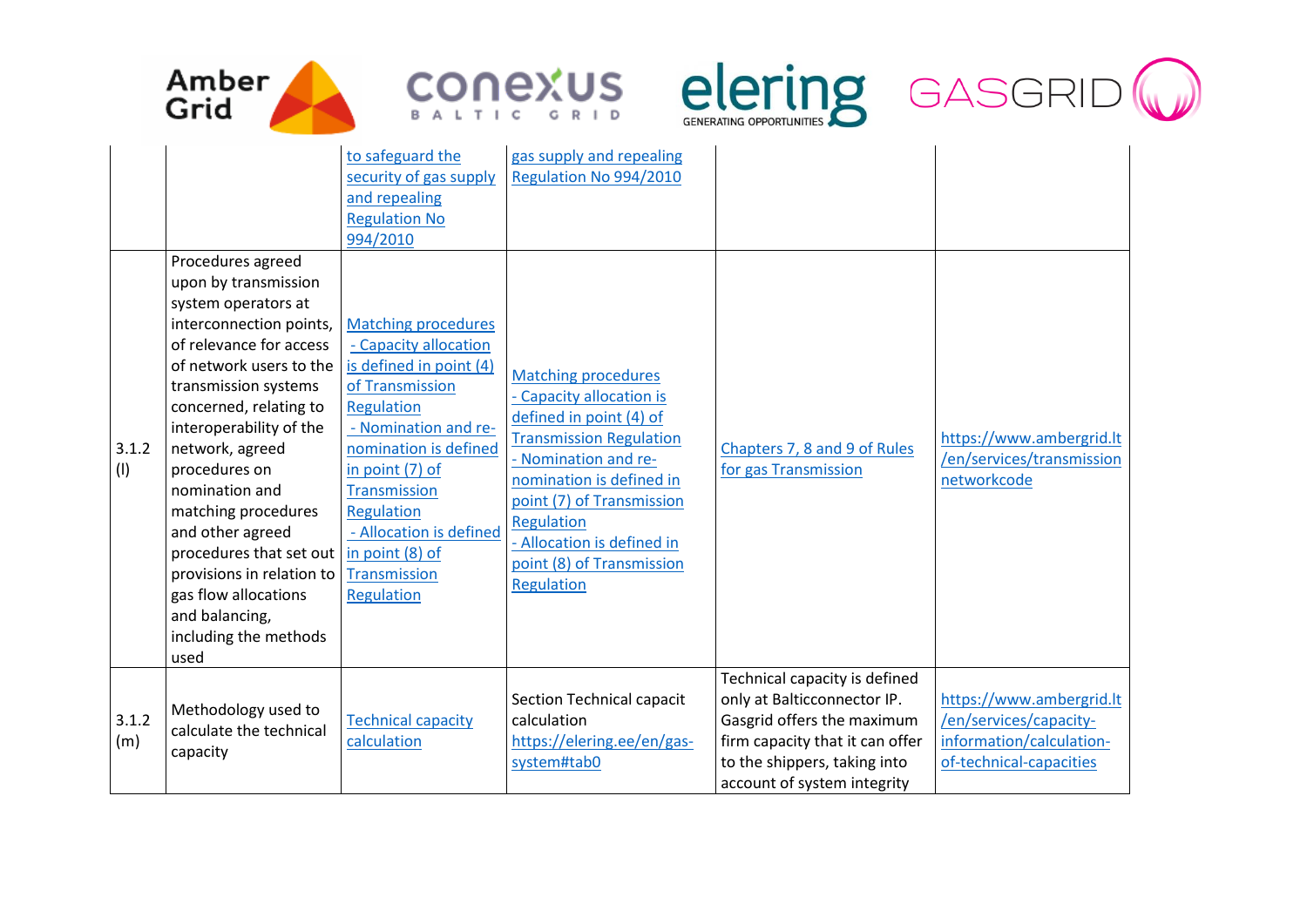

 $\mathbf{I}$ 







| 3,3                    | <b>Actual and historical</b><br>information for the<br>technical capacity, total<br>interruptible capacity,<br>booked and available<br>firm and interruptible<br>capacity. Nominations<br>and renominations.<br>Actual physical flows | Nominations and<br><b>Allocations</b><br><b>Physical flows</b><br>The information is<br>also published on<br><b>ENTSOG</b><br><b>Transparency</b><br>Platform<br><b>Historical</b><br>transmission data up<br>to 2nd April of 2017 | Capacity, Nomination,<br><b>Allocations and Physical</b><br>transfer information<br>available at ENTSO-G and<br><b>Elering Live</b> | <b>ENTSOG Transparency</b><br>Platform                                      | https://www.ambergrid.lt<br>/en/services/capacity-<br>information/capacity-and-<br>gas-flow-data           |
|------------------------|---------------------------------------------------------------------------------------------------------------------------------------------------------------------------------------------------------------------------------------|------------------------------------------------------------------------------------------------------------------------------------------------------------------------------------------------------------------------------------|-------------------------------------------------------------------------------------------------------------------------------------|-----------------------------------------------------------------------------|------------------------------------------------------------------------------------------------------------|
| 3.3<br>(4)             | Measured values of the<br>gross calorific value<br>and the Wobbe index                                                                                                                                                                | <b>Natural gas quality</b><br>parameters                                                                                                                                                                                           | <b>Gas Quality parameters</b><br>available at ENTSO-G and<br><b>Elering Live</b>                                                    | <b>ENTSOG Transparency</b><br>Platform                                      | https://www.ambergrid.lt<br>/en/services/gas-calendar                                                      |
| 3.3<br>$(1)$ (f-<br>g) | Interruptions<br>information                                                                                                                                                                                                          | Plan of the<br>maintenance works<br><b>Urgent market</b><br>messages (GET Baltic<br>Platform)<br><b>Urgent market</b>                                                                                                              | Plan of the maintenance<br>works<br>Urgent market messages<br>(GET Baltic Platform)                                                 | Urgent market messages<br><b>Rules for gas Transmission</b><br>(chapter 12) | https://www.ambergrid.lt<br>/en/services/maintenance<br>-works<br>https://umm.getbaltic.co<br>m/public-umm |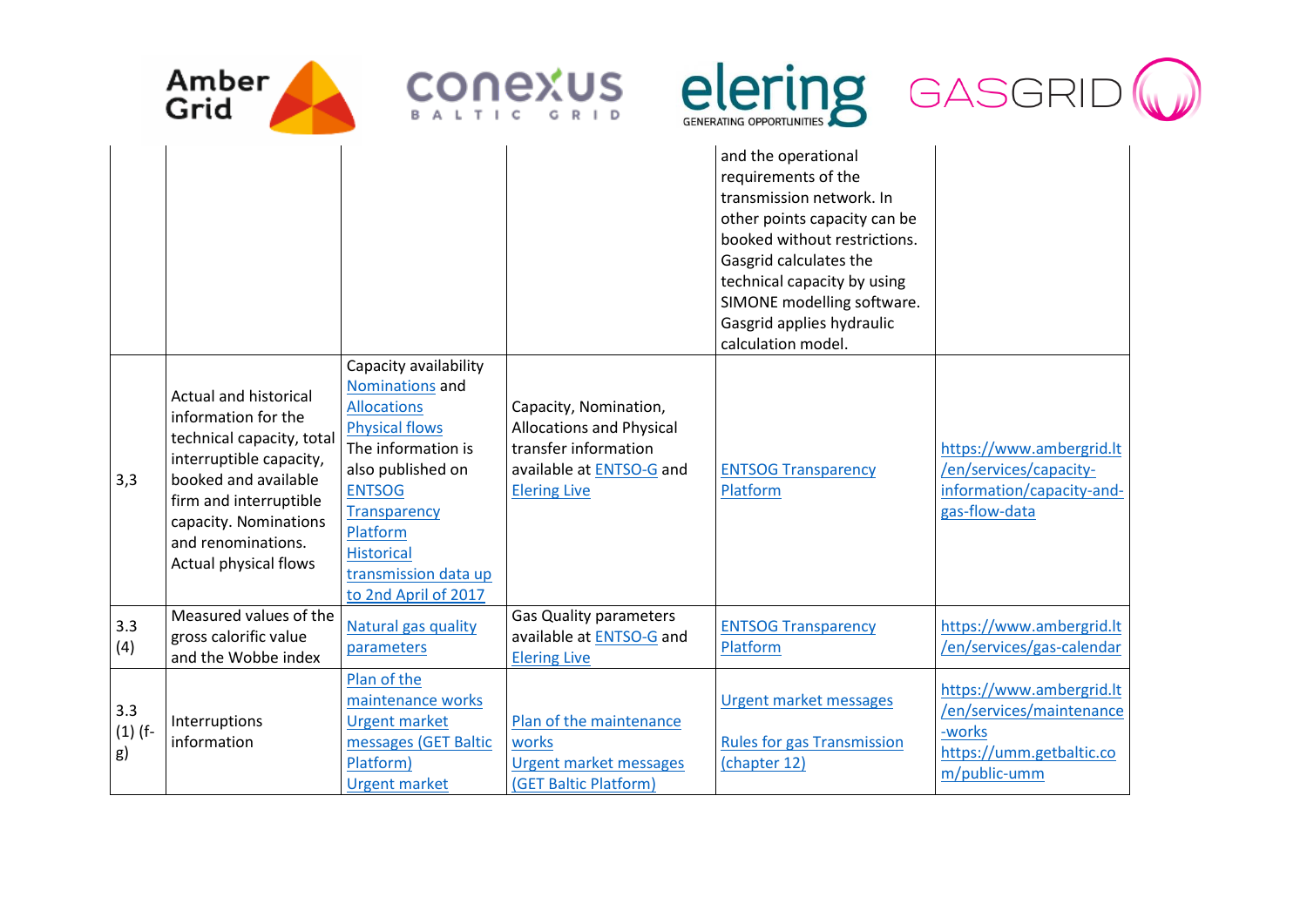







| 3.4<br>(1)(2) | Information on<br>secondary trading            | messages (ENTSOG<br><b>Transparency</b><br>Platform)<br>Hormonized<br>conditions is defined<br>in point $(6)$ of<br><b>Transmission</b><br><b>Regulation -</b><br>Secondary capacity<br>trading                                                                                                                                | Hormonized conditions is<br>defined in point (6) of<br><b>Transmission Regulation -</b><br><b>Secondary capacity trading</b>                                                                                                                                                                                          | <b>Rules for gas Transmission</b><br>(chapter 6)                                                       | https://www.ambergrid.lt<br>/en/services/capacity-<br>information/secondaryca<br>pacitymarket          |
|---------------|------------------------------------------------|--------------------------------------------------------------------------------------------------------------------------------------------------------------------------------------------------------------------------------------------------------------------------------------------------------------------------------|-----------------------------------------------------------------------------------------------------------------------------------------------------------------------------------------------------------------------------------------------------------------------------------------------------------------------|--------------------------------------------------------------------------------------------------------|--------------------------------------------------------------------------------------------------------|
| 3.4<br>(3)    | <b>Balancing services</b>                      | Calculation and<br>application principles<br>as well as other<br>details are defined in<br>the Balancing<br>Regulation:<br>- Balancing prices<br>- MSP and MBP<br>incentive factors<br>- Neutrality charge<br><b>Information regarding</b><br>the balance status of<br>each network user is<br>accessible via client<br>portal | Calculation and application<br>principles as well as other<br>details are defined in the<br><b>Balancing Regulation:</b><br>- Balancing prices<br>- MSP and MBP incentive<br>factors<br>- Neutrality charge<br>Information regarding the<br>balance status of each<br>network user is accessible<br>via client portal | <b>Terms and Conditions of</b><br><b>Balancing</b><br><b>Rules for gas Transmission</b><br>(chapter 9) | Information regarding the<br>balance status of each<br>network user is accessible<br>via client portal |
| 3.4<br>(4)    | Flexibility services,<br>other than tolerances | <b>Currently Conexus</b><br>Baltic Grid do not<br>offer flexibility<br>services                                                                                                                                                                                                                                                | Currently Elering do not<br>offer flexibility services                                                                                                                                                                                                                                                                | <b>NA</b>                                                                                              | <b>NA</b>                                                                                              |